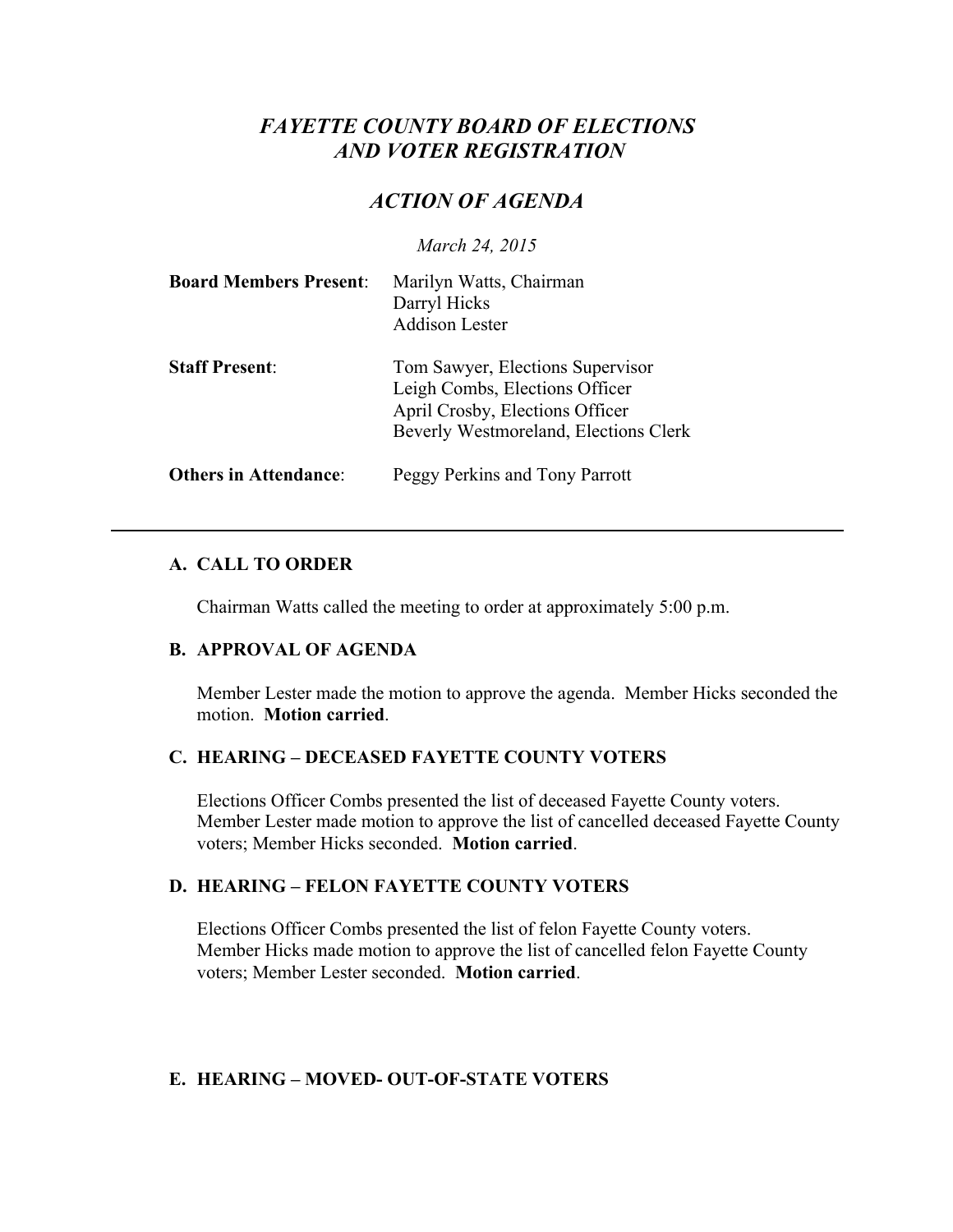Elections Officer Combs presented the list of Fayette County Moved-Out-Of State Voters. Member Lester made motion to approve the list of cancelled moved-out-ofstate voters; Member Hicks seconded the motion. **The motion passed unanimously**.

## **F. OLD BUSINESS**

## **1. APPROVAL OF THE FOLLOWING BOARD MINUTES – REGULARLY SCHEDULED MEETING – FEBRUARY 24, 2015 (FEBRUARY)**

Member Lester made motion to approve the February 24, 2015 minutes. Member Hicks seconded the motion. **Motion carried**.

## **G. NEW BUSINESS**

## **2. INTER-GOVERNMENT AGREEMENTS**

Supervisor Sawyer briefly discussed with the Board the subject of intergovernment agreements from the cities in Fayette County. Member Hicks made motion to allow Chairman Watts to sign for approval of the inter-government agreements when they are presented from the cities that will be having elections in November, 2015, barring there are no modifications made to the agreements. Member Lester seconded the motion. **Motion carried**.

## **3. BALOTAR – YTD BUDGET**

## **a. YTD BUDGET**

Supervisor Sawyer spoke briefly to the Board about Balotar as it relates to the budget for the Elections Office. He then asked Officer Crosby and Officer Combs to give the Board their observations of Balotar from their visit to the Carroll County Elections Office, who are currently using Balotar. They both were impressed with the technology from the demonstration they were able to observe at Carroll County.

(Chairman Watts explained to the visitors more about what Balotar is and the benefits of using Balotar. Balotar is a system that allows a ballot to be printed from our office instead of ordering ballots.

Supervisor Sawyer asked the Board for their official approval to purchase this system. Member Watts asked if there would be any additional costs to this system that had not been presented. Supervisor Sawyer said there were no more additional costs.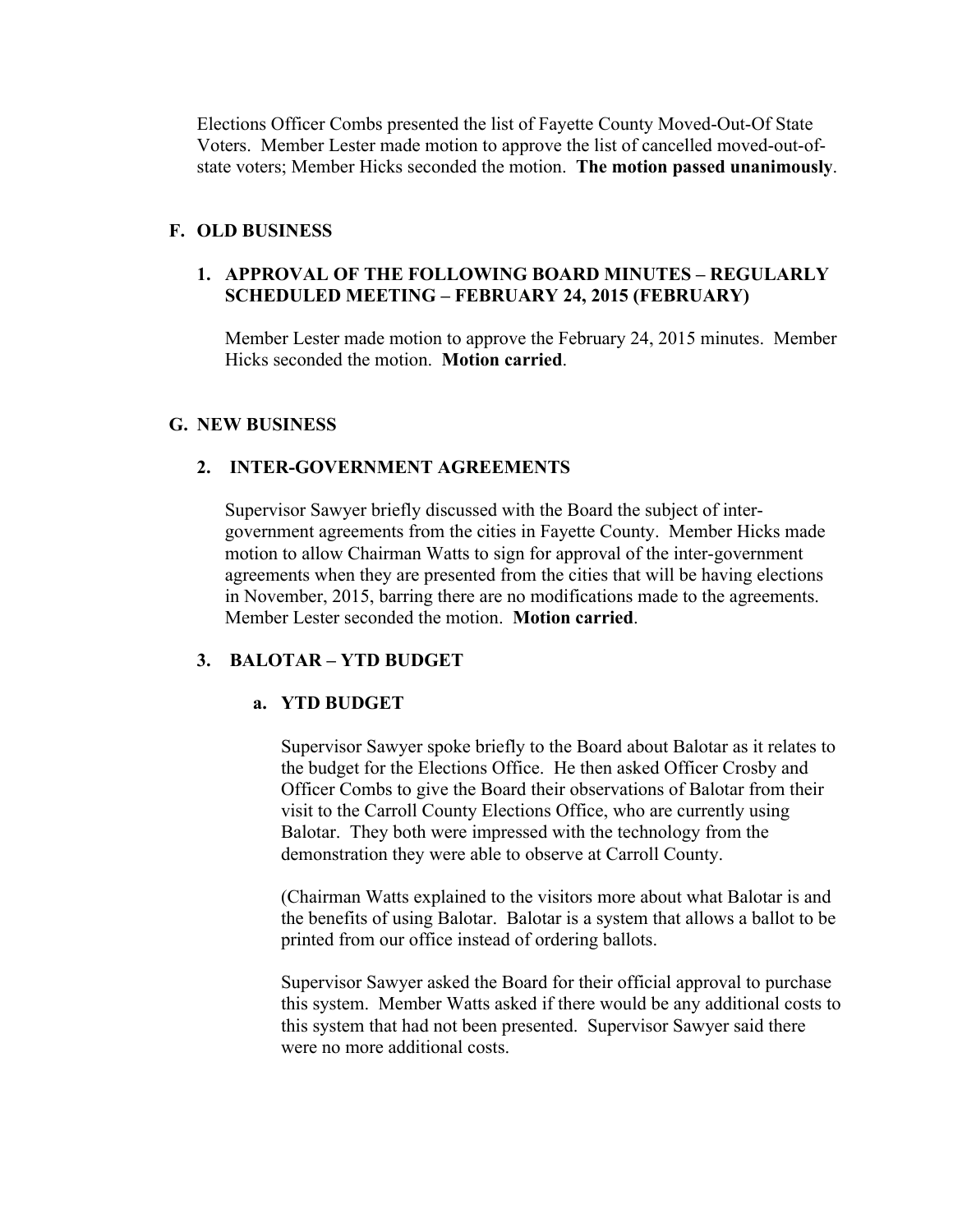Member Lester made motion to proceed with purchasing Balotar with the current year budget money. Member Hicks seconded. **The motion passed unanimously**.

#### **b. DEMONSTRATION – April 7, 2015, 10:00 a.m.**

Supervisor Sawyer said the demonstration for Balotar scheduled on April 7, 2015 at 10:00 a.m. would probably last two (2) hours and it would be held in the County Commission Public Meeting Room.

#### **4. Legislative update – 2/19/2015**

Supervisor Sawyer passed out a current list of legislation bills being considered in the Georgia House of Representatives. There was brief discussion about these bills. House Bill #566 would involve Fayette County as it is a proposal to change House Districts. House bill #194 that would reduce the number of advance voting days is still undecided.

Supervisor Sawyer passed out to the Board a list of important election dates scheduled for 2016 for their information.

## **5. CHALLENGED VOTERS**

Officer Crosby gave an update on the issue involving Wyatt Evans. This issue had been previously discussed in the February 24, 2015 Board meeting. Chairman Watts said this issue should be on the list of challenged voters for next month's meeting to be held April 28, 2015.

Officer Combs and Supervisor Sawyer explained to the Board facts about another issue involving a voter, Martha Wade-Hindman, who is registered at 204 Bohannon Road in Fairburn, GA. There is no house dwelling at this address as the home had burned down some years ago. There was discussion about the Ms. Wade-Hindman's taxes being paid to Fayette County because of the land value. There are house building permit issues involved in this case.

The Board discussed this issue and there was agreement that this would be a challenged voter to be added to the list for next month's meeting held on April 28, 2015. Chairman Watts asked Supervisor Sawyer to contact County Attorney, Dennis Davenport for his input on this matter and said that Mr. Davenport would need to attend this hearing.

#### **H. OTHER BUSINESS**